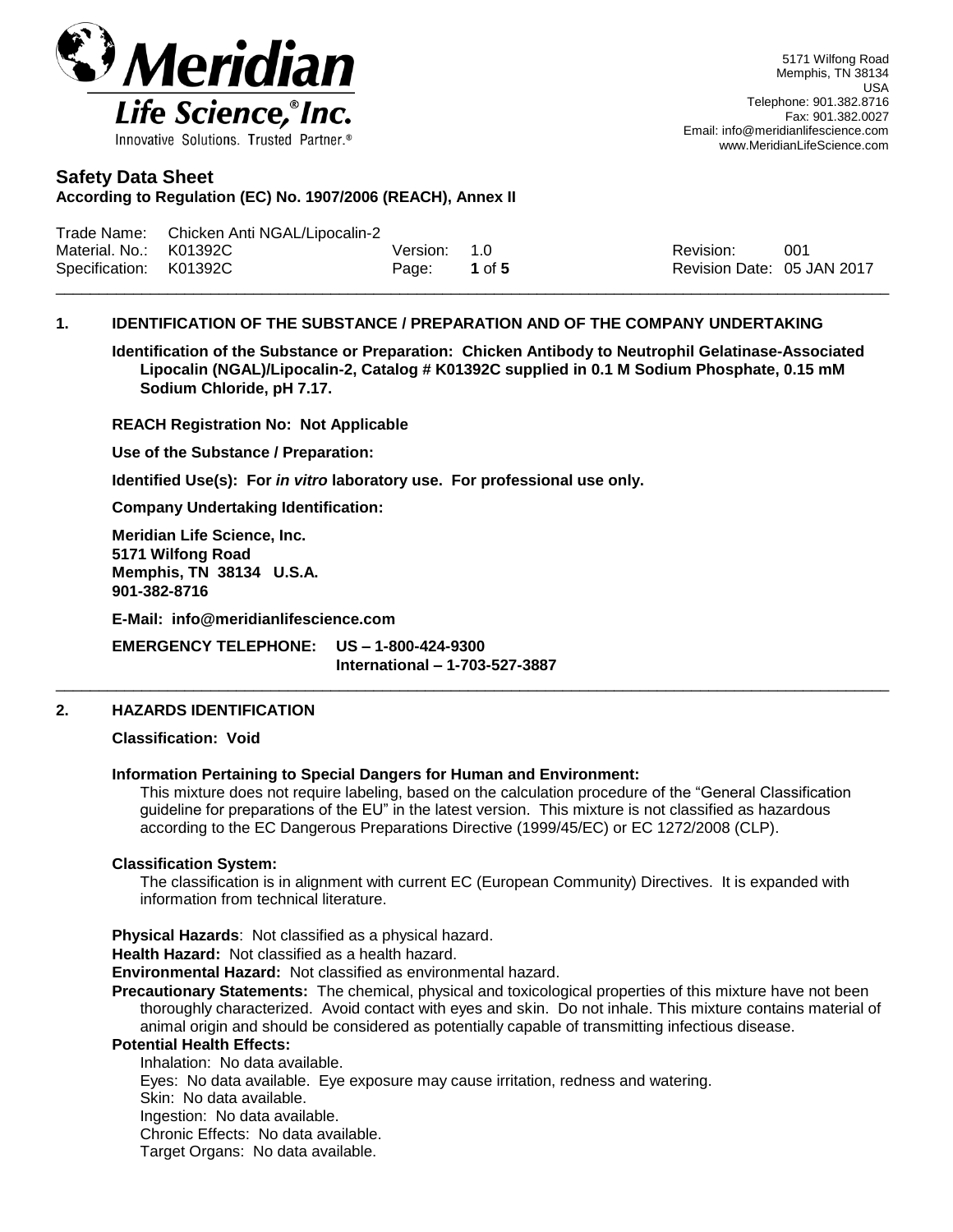

## **According to Regulation (EC) No. 1907/2006 (REACH), Annex II**

|                        | Trade Name: Chicken Anti NGAL/Lipocalin-2 |              |                            |      |
|------------------------|-------------------------------------------|--------------|----------------------------|------|
| Material. No.: K01392C |                                           | Version: 1.0 | Revision:                  | -001 |
| Specification: K01392C |                                           | Page: 2 of 5 | Revision Date: 05 JAN 2017 |      |
|                        |                                           |              |                            |      |

## **3. COMPOSITION / INFORMATION ON INGREDIENTS**

#### **Chemical Characterization (Hazardous Chemical Ingredients):**

| <b>Chemical Name</b> | EC-No.    |              | <b>CAS-No.</b> |  | <b>Classification</b> | Labeling    |
|----------------------|-----------|--------------|----------------|--|-----------------------|-------------|
|                      |           | Index-No.    | %              |  | Svmbol                | R-Phrases   |
| Sodium Azide         | 247-852-1 | 011-004-00-7 | 26628-22-8     |  | None                  | <b>None</b> |

#### **Dangerous Components According to EC Criteria:** None

**Additional Information:** For wording of the listed risk phrases, refer to Section 16.

#### **4. FIRST AID MEASURES**

**In Case of Inhalation:** If inhaled, remove to fresh air. If breathing is difficult, give oxygen. Seek medical attention if cough or other symptoms develop.

 $\_$  ,  $\_$  ,  $\_$  ,  $\_$  ,  $\_$  ,  $\_$  ,  $\_$  ,  $\_$  ,  $\_$  ,  $\_$  ,  $\_$  ,  $\_$  ,  $\_$  ,  $\_$  ,  $\_$  ,  $\_$  ,  $\_$  ,  $\_$  ,  $\_$  ,  $\_$  ,  $\_$  ,  $\_$  ,  $\_$  ,  $\_$  ,  $\_$  ,  $\_$  ,  $\_$  ,  $\_$  ,  $\_$  ,  $\_$  ,  $\_$  ,  $\_$  ,  $\_$  ,  $\_$  ,  $\_$  ,  $\_$  ,  $\_$  ,

- **In Case of Skin Contact:** Remove clothing that product has touched. Wash with soap and water. Seek medical attention if irritation persists.
- **In Case of Eye Contact:** Immediately flush eyes with plenty of water for a minimum of 15 minutes. Obtain medical attention if redness or irritation persists.

 $\_$  ,  $\_$  ,  $\_$  ,  $\_$  ,  $\_$  ,  $\_$  ,  $\_$  ,  $\_$  ,  $\_$  ,  $\_$  ,  $\_$  ,  $\_$  ,  $\_$  ,  $\_$  ,  $\_$  ,  $\_$  ,  $\_$  ,  $\_$  ,  $\_$  ,  $\_$  ,  $\_$  ,  $\_$  ,  $\_$  ,  $\_$  ,  $\_$  ,  $\_$  ,  $\_$  ,  $\_$  ,  $\_$  ,  $\_$  ,  $\_$  ,  $\_$  ,  $\_$  ,  $\_$  ,  $\_$  ,  $\_$  ,  $\_$  ,

**In Case of Ingestion:** If large quantities are ingested, get medical.

**Self-Protection of the First Aider:** Follow company specific safety procedures.

#### **5. FIRE-FIGHTING MEASURES**

**Suitable Extinguishing Media:** Use extinguishing media suitable for surrounding fire, such as carbon dioxide, chemical foam, dry chemical or water spray.

**Extinguishing Media Which Must Not Be Used for Safety Reasons:** Unknown.

**Special Exposure Hazards Arising From the Substance or Preparation Itself, Combustion Products, Resulting Gases:** Dilute aqueous solution not considered a fire hazard.

 $\_$  ,  $\_$  ,  $\_$  ,  $\_$  ,  $\_$  ,  $\_$  ,  $\_$  ,  $\_$  ,  $\_$  ,  $\_$  ,  $\_$  ,  $\_$  ,  $\_$  ,  $\_$  ,  $\_$  ,  $\_$  ,  $\_$  ,  $\_$  ,  $\_$  ,  $\_$  ,  $\_$  ,  $\_$  ,  $\_$  ,  $\_$  ,  $\_$  ,  $\_$  ,  $\_$  ,  $\_$  ,  $\_$  ,  $\_$  ,  $\_$  ,  $\_$  ,  $\_$  ,  $\_$  ,  $\_$  ,  $\_$  ,  $\_$  ,

**Special Protective Equipment for Fire-Fighters:** Fire fighters should wear NIOSH-approved or self-contained breathing apparatus and full protective gear.

# **6. ACCIDENTAL RELEASE MEASURES**

**Personal Precautions:** See Section 8.

- **Environmental Precautions:** This product contains a small amount of sodium azide which can react with copper, lead, brass or solder in plumbing system and form potentially explosive metal azides. Follow proper disposal procedures.
- **Methods for Cleaning Up:** Absorb spill with inert material/absorbent. Decontaminate the spill site following standard procedures. Dispose of waste in accordance with all applicable federal, state, local and provincial environmental regulations per Section 13.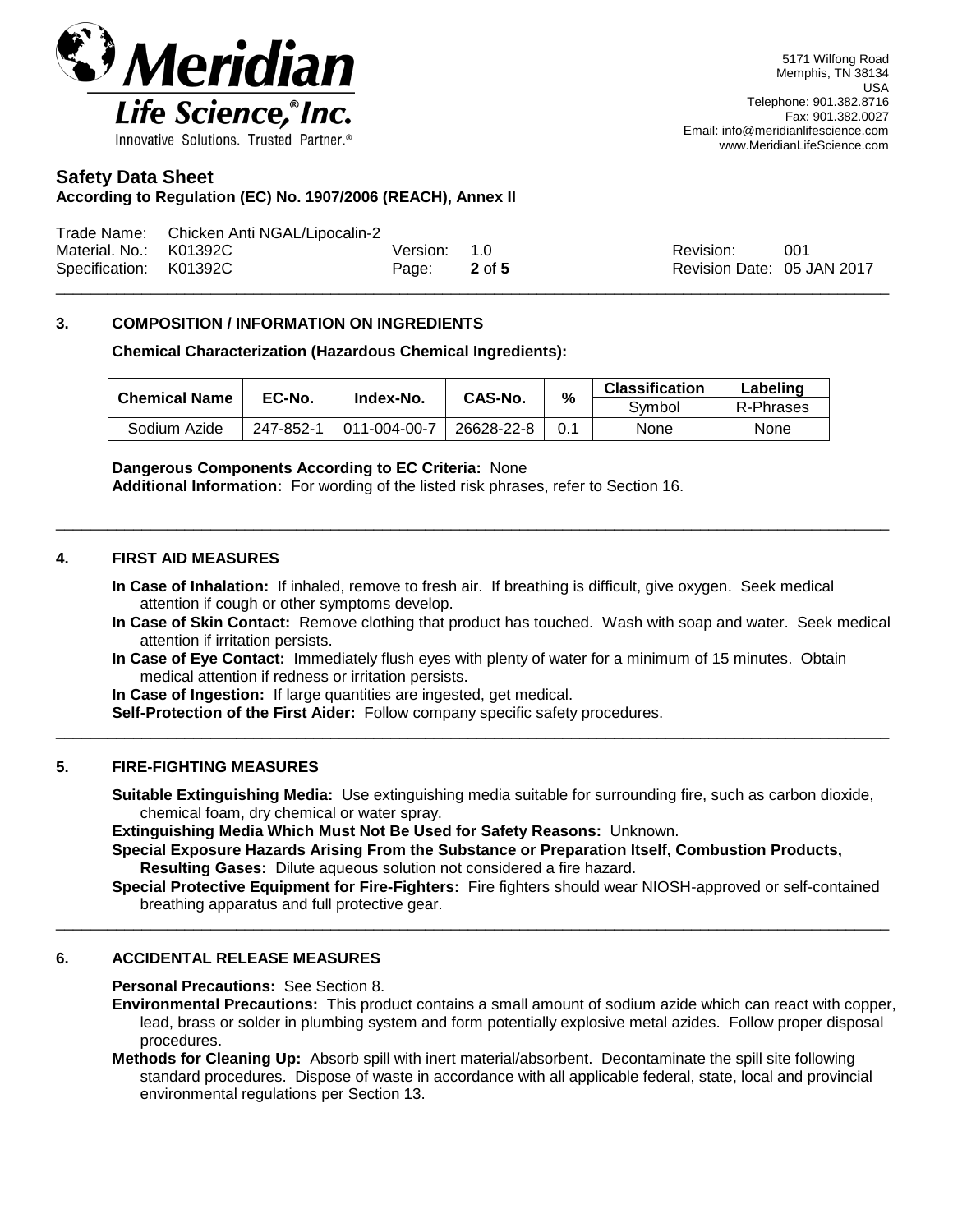

#### **According to Regulation (EC) No. 1907/2006 (REACH), Annex II**

|                        | Trade Name: Chicken Anti NGAL/Lipocalin-2 |              |                            |      |
|------------------------|-------------------------------------------|--------------|----------------------------|------|
| Material. No.: K01392C |                                           | Version: 1.0 | Revision:                  | -001 |
| Specification: K01392C |                                           | Page: 3 of 5 | Revision Date: 05 JAN 2017 |      |
|                        |                                           |              |                            |      |

\_\_\_\_\_\_\_\_\_\_\_\_\_\_\_\_\_\_\_\_\_\_\_\_\_\_\_\_\_\_\_\_\_\_\_\_\_\_\_\_\_\_\_\_\_\_\_\_\_\_\_\_\_\_\_\_\_\_\_\_\_\_\_\_\_\_\_\_\_\_\_\_\_\_\_\_\_\_\_\_\_\_\_\_\_\_\_\_\_\_\_\_\_\_\_\_\_

#### 7. **HANDLING AND STORAGE**

**Handling:** Follow good laboratory hygiene practices. See Section 8, Engineering Controls. Minimize contact and contamination of personal clothing and skin. Wash hands thoroughly after handling**.**

**Storage:** Store at 2 to 8°C. Store in original container.

#### **8. EXPOSURE CONTROLS / PERSONAL PROTECTION**

#### **Exposure Limit Values:**

IOELV (EU) Short-Term Value: 0.3 mg/m<sup>3</sup> (Sodium Azide) Long-Term Value: 0.1 mg/m<sup>3</sup> (Sodium Azide)

**Exposure Controls:** This product is not expected to require special ventilation controls. Facilities storing or using this product should be equipped with an eyewash fountain.

#### **Personal Protection Equipment:**

Respiratory Protection: A respirator is not expected to be required under normal conditions of use.

Hand Protection: Wear chemical resistant protective gloves.

Eye Protection: Wear appropriate protective safety eye glasses or goggles.

Body Protection: Wear lab coat or other protective garments. Remove contaminated clothing promptly.

#### **9. PHYSICAL AND CHEMICAL PROPERTIES**

# **Appearance: Liquid**

 $\overline{\phantom{a}}$  , and the set of the set of the set of the set of the set of the set of the set of the set of the set of the set of the set of the set of the set of the set of the set of the set of the set of the set of the s

**Physical State: Liquid Color: Transparent Odor: Not Available**

| <b>Parameter</b>                   | Value           |
|------------------------------------|-----------------|
| pH (20°C):                         | 7.2             |
| Melting Point/Range (°C):          | Not Available   |
| <b>Boiling Point/Range (°C):</b>   | $100^{\circ}$ C |
| Flash Point (°C):                  | Not Applicable  |
| Ignition Temperature (°C):         | Not Applicable  |
| Vapor Pressure (°C):               | Not Available   |
| Density $(q/cm3)$ :                | Not Available   |
| Bulk Density (kg/m <sup>3</sup> ): | Not Available   |
| Water Solubility (20°C in g/L):    | Soluble         |
| <b>Partition Coefficient</b>       | Not Available   |
| n-Octanol/Water (log Po/w):        |                 |
| <b>Viscosity, Dynamic (mPa s):</b> | Not Available   |
| <b>Dust Explosion Hazard:</b>      | Not Applicable  |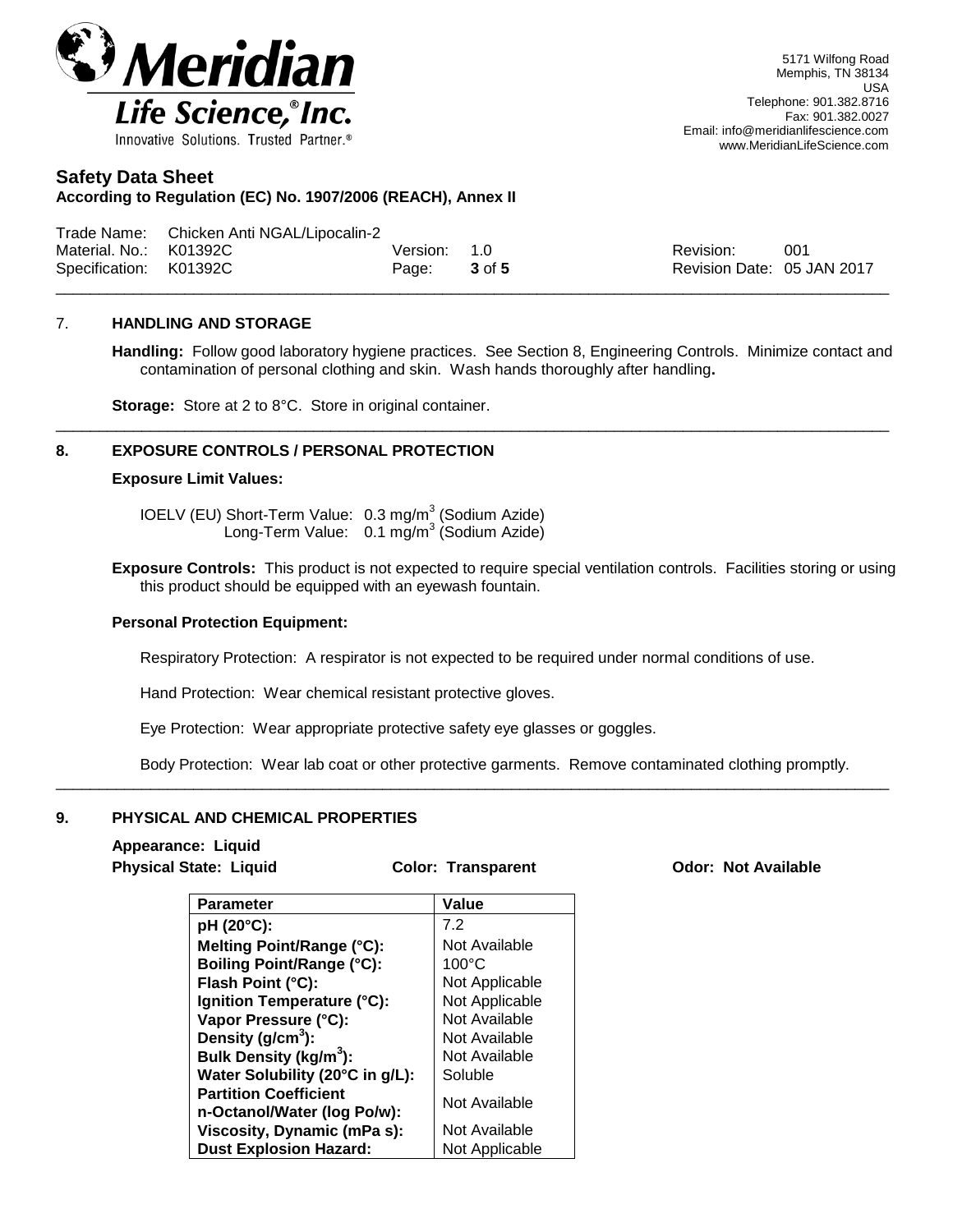

**According to Regulation (EC) No. 1907/2006 (REACH), Annex II**

|                        | Trade Name: Chicken Anti NGAL/Lipocalin-2 |              |        |                            |     |
|------------------------|-------------------------------------------|--------------|--------|----------------------------|-----|
| Material, No.: K01392C |                                           | Version: 1.0 |        | Revision:                  | 001 |
| Specification: K01392C |                                           | Page:        | 4 of 5 | Revision Date: 05 JAN 2017 |     |
|                        |                                           |              |        |                            |     |

## **10. STABILITY AND REACTIVITY**

**Reactivity:** Unknown. **Stability:** Stable under ordinary conditions of storage and use. **Conditions to Avoid:** No decomposition if used and stored according to specifications. **Materials to Avoid:** Avoid strong oxidizers, strong acids and bases, heavy metals and their salts. **Hazardous Decomposition Products:** None expected under normal conditions of use.

 $\_$  ,  $\_$  ,  $\_$  ,  $\_$  ,  $\_$  ,  $\_$  ,  $\_$  ,  $\_$  ,  $\_$  ,  $\_$  ,  $\_$  ,  $\_$  ,  $\_$  ,  $\_$  ,  $\_$  ,  $\_$  ,  $\_$  ,  $\_$  ,  $\_$  ,  $\_$  ,  $\_$  ,  $\_$  ,  $\_$  ,  $\_$  ,  $\_$  ,  $\_$  ,  $\_$  ,  $\_$  ,  $\_$  ,  $\_$  ,  $\_$  ,  $\_$  ,  $\_$  ,  $\_$  ,  $\_$  ,  $\_$  ,  $\_$  ,

# **11. TOXICOLOGICAL INFORMATION**

Routes of exposure may include inhalation, skin absorption, and eye and skin contact.

**Acute Toxicity:** No data available.

**Irritant and Corrosive Effects:** No data available.

**Sensitization:** No data available.

**Carcinogenicity:** No data available. None of the components in this product at concentrations equal to or greater than 0.1% are listed by IARC, NTP, OSHA, or ACGIH as a carcinogen.

 $\_$  ,  $\_$  ,  $\_$  ,  $\_$  ,  $\_$  ,  $\_$  ,  $\_$  ,  $\_$  ,  $\_$  ,  $\_$  ,  $\_$  ,  $\_$  ,  $\_$  ,  $\_$  ,  $\_$  ,  $\_$  ,  $\_$  ,  $\_$  ,  $\_$  ,  $\_$  ,  $\_$  ,  $\_$  ,  $\_$  ,  $\_$  ,  $\_$  ,  $\_$  ,  $\_$  ,  $\_$  ,  $\_$  ,  $\_$  ,  $\_$  ,  $\_$  ,  $\_$  ,  $\_$  ,  $\_$  ,  $\_$  ,  $\_$  ,

 $\_$  ,  $\_$  ,  $\_$  ,  $\_$  ,  $\_$  ,  $\_$  ,  $\_$  ,  $\_$  ,  $\_$  ,  $\_$  ,  $\_$  ,  $\_$  ,  $\_$  ,  $\_$  ,  $\_$  ,  $\_$  ,  $\_$  ,  $\_$  ,  $\_$  ,  $\_$  ,  $\_$  ,  $\_$  ,  $\_$  ,  $\_$  ,  $\_$  ,  $\_$  ,  $\_$  ,  $\_$  ,  $\_$  ,  $\_$  ,  $\_$  ,  $\_$  ,  $\_$  ,  $\_$  ,  $\_$  ,  $\_$  ,  $\_$  ,

**Mutagenicity:** No data available.

**Reproductive Effects:** No data available.

**Teratogenicity:** No data available.

**Additional Toxicological Information:** This product is not subject to classification, according to the calculation method of the General EC Classification Guidelines for preparations as issued in the latest version. When used and handled according to specifications, the product does not have any harmful effects according to our experience and information available to us.

# **12. ECOLOGICAL INFORMATION**

**Ecotoxicity:** No data available. **Mobility in Environmental Compartments:** No data available. **Adsorption/Desorption:** No data available. **Persistence and Degradability:** No data available. **Physical- and Photo-Chemical Elimination:** No data available. **Biodegradation:** No data available. **Bioaccumulative Potential:** No data available.

#### **13. DISPOSAL CONSIDERATIONS**

**Appropriate Disposal / Product:** This product contains a small amount of sodium azide (0.1%) which can react with copper, lead, brass or solder in plumbing systems and form potentially explosive metal azides. If the product enters drain, flush with a large volume of water to prevent azide build-up. Dispose of unused product, spilled substance and waste in accordance with all applicable federal, state, local and provincial environmental and waste regulations.